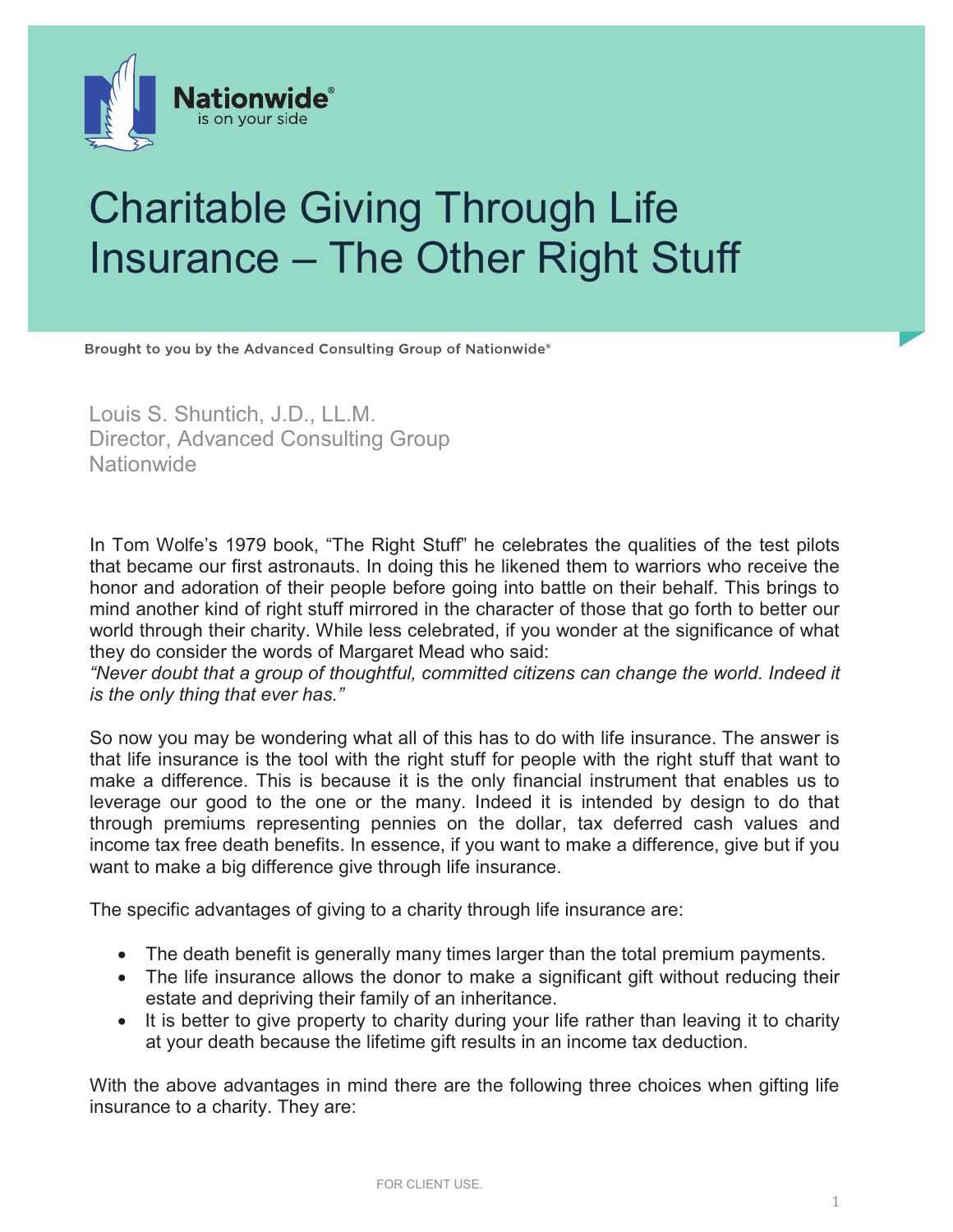- Making a gift of an existing policy.
- Name the charity as a beneficiary.
- Setting up the policy with the charity as owner and beneficiary.

Regarding the making of a gift of an existing policy, if a donor has excess life insurance that they no longer need they can transfer it to a charity. The result will be a charitable contribution deduction in an amount that is the lesser of the policy's fair market value or its cost basis. For this purpose the fair market value is determined as:

- Paid up or single premium policy replacement cost
- Premium paying policy interpolated terminal reserve (Any subsequent premium payments by the donor are deductible.)

Alternatively, if the donor wants to maintain flexibility they can retain ownership of the policy and just name the charity as the beneficiary. The result would be that:

- The donor can change the beneficiary.
- No income tax charitable deduction is available for premium payments.
- The death proceeds are included in the donor's gross estate but an offsetting estate tax deduction is available for the death benefit.

If the donor's preference is to make a charity the owner and beneficiary of a new policy the preliminary question is whether the charity has an insurable interest under state law. In a state where the charity does not have an insurable interest the donor could apply for a policy and then transfer it to the charity. Here it should be noted that in some states the beneficiary must also have an insurable interest in the insured's life. In any case, assuming that the charity has an insurable interest, the charity applies for the policy and pays the premiums with gifts from the donor that are deductible by the donor for federal income tax purposes as charitable gifts.

Besides making a charity the owner and beneficiary of a new policy an individual can make a charity the beneficiary of their employer provided group term life insurance. In that situation, the Table I cost of the coverage in excess of \$50,000 will not be taxed to the insured individual. This means that without having to make an outlay of personal funds the donor provides the charity with a death benefit.

In addition, a donor can name a charity as the beneficiary of a term rider. This may be done when purchasing a cash value policy by adding a term rider and naming the charity as the beneficiary of the rider. Such an approach is a simple and cost effective way of benefiting the insured's family and a charity. Further, the insured retains control of the coverage and can change the beneficiaries.

Due to the loss of future gifts and services upon the deaths of donors, board members or key employees a charity may want to purchase insurance on the lives of such individuals